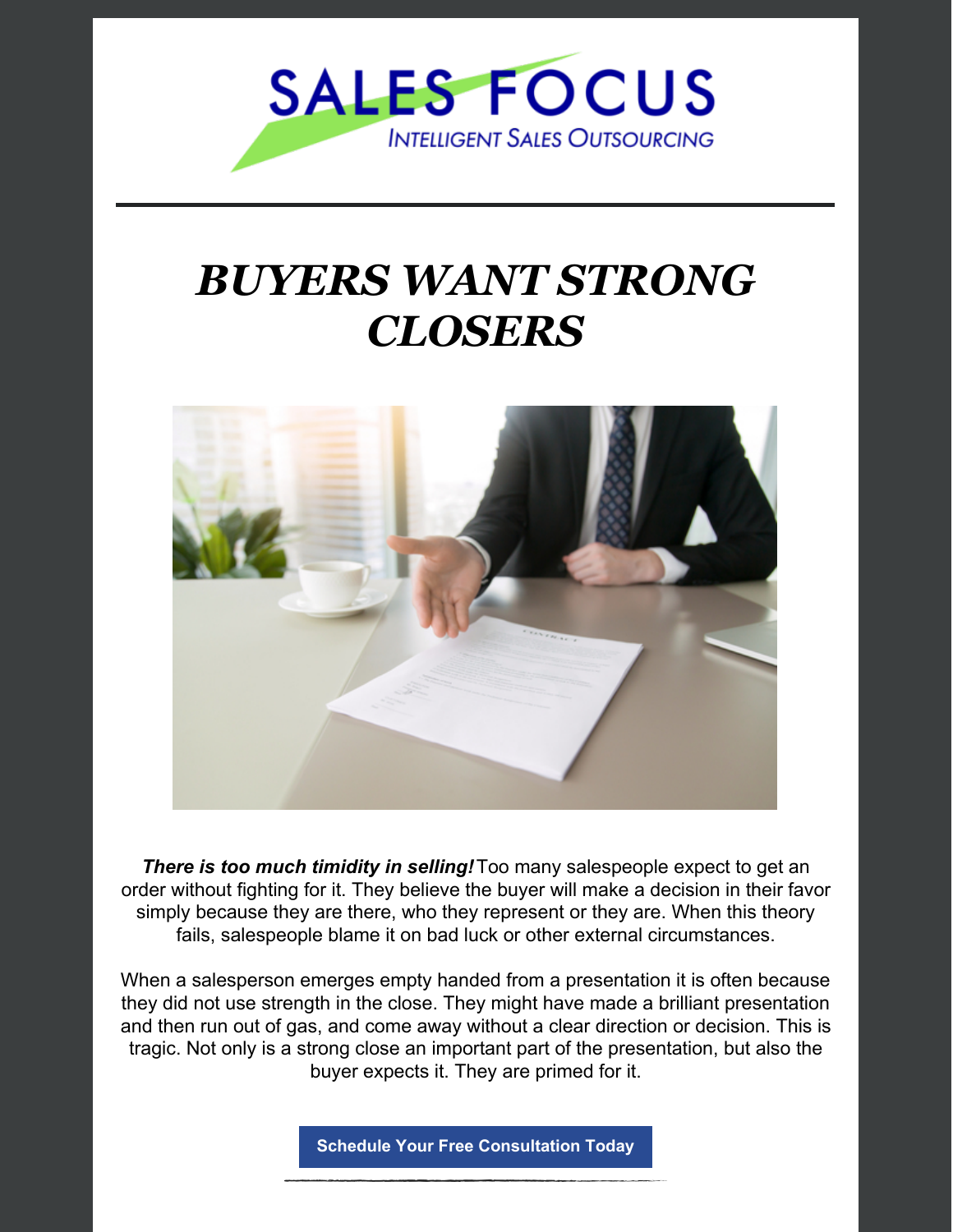#### **Brashness Not Needed**

A strong closing does not require brashness or rudeness on the part of the salesperson. They can get their essential points across to the buyer without in the lease offending or annoying him. The salesperson can be forceful and commanding and still set an example of ethical conduct.

The secret of the strong closing is in the salesperson's conviction that they are right and that the prospect will benefit from the purchase. Without this confidence and conviction, the salesperson cannot be fully effective.

If you are right you can afford to apply strength in a sales argument. Remember, if you've done your job correctly you should have the buyer half sold by the time you arrive at the closing point. To throw away this advantage would be like a football player suddenly stopping on the 10-yard line while running for a touchdown.

## **Be Bold**

A strong closing is a bold closing. This means that you figuratively grab the prospect by the lapels and sell them. Some salespeople have used highly imaginative methods to strengthen their close. Sometimes this depends on circumstances. This is illustrated by the story of Bill Alway, a spark plugs and related products salesman.

Bill was interviewing a prospect (large range of computer zip drives and other support software) in their office. While the buyer was answering a phone call, a customer came in with a problem. Bill tested the equipment himself, found it wanting, and then sold the man a replacement from the prospects stock. Bill, incidentally, did not handle hardware. However, he did sell specialty-marketing items and he made the customer a gift from his sample case. The customer was delighted.

The prospect returned just in time to hear the customer's compliments and thank you. He was so impressed with Bill's salesmanship that he gave Bill a sizable order. That was a strong close.

In this case things broke right for Bill. However, he is the type of salesman who would have closed strongly in any case. If necessary, he would have made his own breaks.

## **Look Around You**

Too frequently the salesperson is concerned solely with their own domain- selling. They don't poke their head up and look into other aspects of the company, such as production, distribution, research, etc. When they do look around them they find that others in their firm are strong and bold in their approach.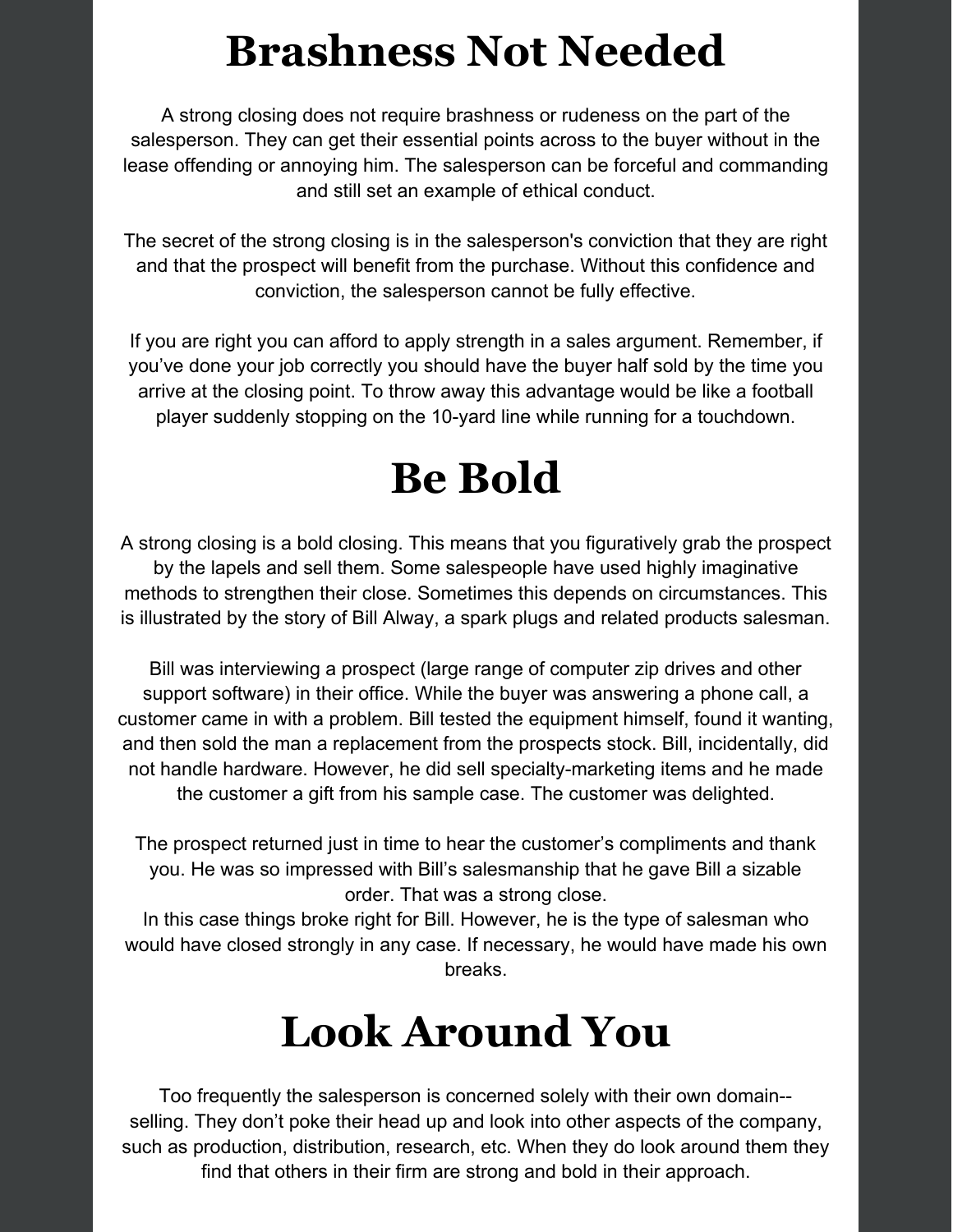Imaginative credit policies have helped many company's expand sales volume. Computerized bookkeeping has been instrumental in speeding up processing of data for customers. Your management is constantly looking for better methods and techniques of turning out an improved product. Why should the salesperson lag behind?

We would advise you to find out what your company is doing outside of sales. You may pick up ideas that will dramatically increase your income. You also will learn that boldness is often the rule, not the exception.

# **Strength And Responsibility**

A salesperson that uses strength in their presentation and closing must also be aware of their responsibility to the customer. It's all very well to steamroll ahead, but the wise seller will temper their enthusiasm with a regard for the welfare and well being of the buyer.

For example, it's up to you to see that your customer does not over buy beyond their requirements. They should also be advised which of your products or services will best suit their needs and which will not.

Also, the strong close should not prevent the salesperson from looking after the customer's other interest such as servicing, and follow through. A customer will react unfavorably if a salesperson gives the impression that their sole intent is to make the sale and run. However, a customer will hold still for a bold close if they know that the salesperson is concerned with their problems.

## **Competitor's Close**

Nothing is sadder and more frustrating than the salesperson that primes a prospect for the competition. This individual will go great guns until the time for the closing. Then they will falter and lose the order. They pack up their samples and goes dejectedly off. Meanwhile, the prospect is a sitting duck for the next salesperson that comes along. You can bet that the competing person will take advantage of the plum left them. If they're close is just a bit stronger than that of the first salesperson, they will walk away with the order.

Don't work for your competitor. Drive harder at the close and the order can be yours. There is no reason why a vigorous sales talk should be followed by a weak close.

# **Try, Try, Try**

It would be foolish to tell you that a strong closing will automatically sell a prospect. There are times when the most valiant and energetic effort will not budge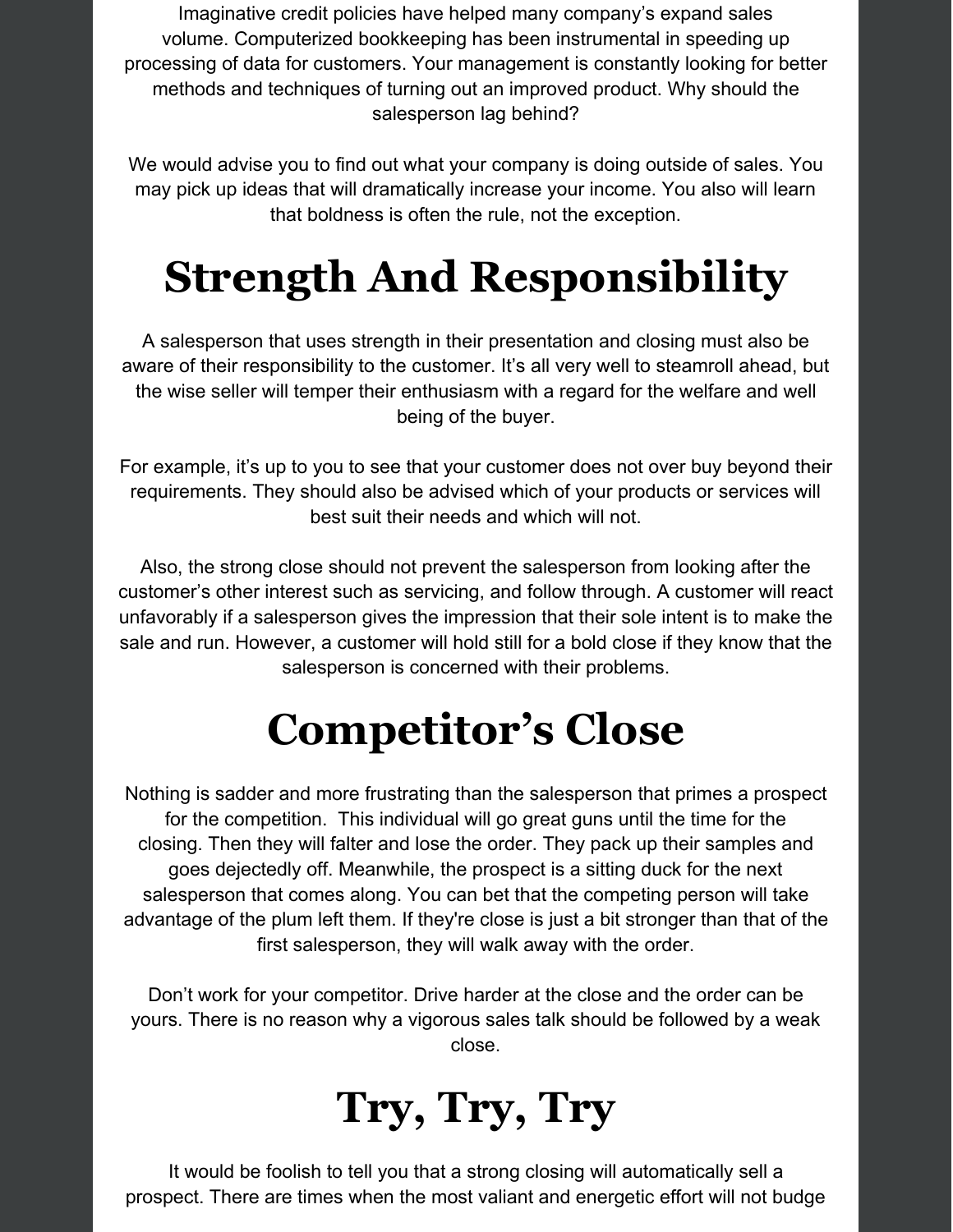a buyer. But if you put forth your best effort you will have nothing with which to reproach yourself if you fail. In selling you can never know if you could have written up the order unless you tried your very best. Don't berate yourself later, saying: "If only I had tried harder I could have obtained the order."

Make a strong close and then leave with a clear conscience--win or lose.

How is your closing technique?

There is an old business adage; "nothing happens till a sale is made." That being true let's work on your current sales team.

With today's tough economic climate, every company needs to improve upon their rate of selling success. Sales are not only dependent upon the few individuals with the "Salespersons" title, but the entire organization. Sales Focus has identified six key ingredients for corporate success, and we will share these ingredients with you through proven training processes that have the ability to increase win rates and improve overall corporate morale. It's imperative for companies today to reach out and assist everyone within their organization including corporate executives on effective selling and lead generation techniques. Today can be the beginning of your "new sales focus"!

Schedule Your Free [Consultation](https://www.salesfocusinc.com/contact-us/) Today



**Sales Focus Inc:** We are the Sales Outsourcing pioneers and have developed the most effective and proven process in the industry. Our repeatable **S.O.L.D.™** methodology has been implemented in many Fortune 500 companies as well as within small and mid-sized organizations across the globe. Our success speaks for itself and has resulted in well over \$15B in revenue generated for our clients since our founding in 1998.

**Intelligent Sales Solutions:** Focusing on client acquisition, building and launching dedicated sales teams on a national level, all while reducing the cost of sales is what makes Sales Focus Inc. (SFI) unique. We create repeatable and sustainable business processes designed to maximize sales results in a short period of time. SFI is able to provide dedicated sales teams across the country or across the globe to meet the needs of each individual client. Our sales representatives are thoroughly trained using our **Sales Master Training Program** for both tactical and strategic solution-based selling.